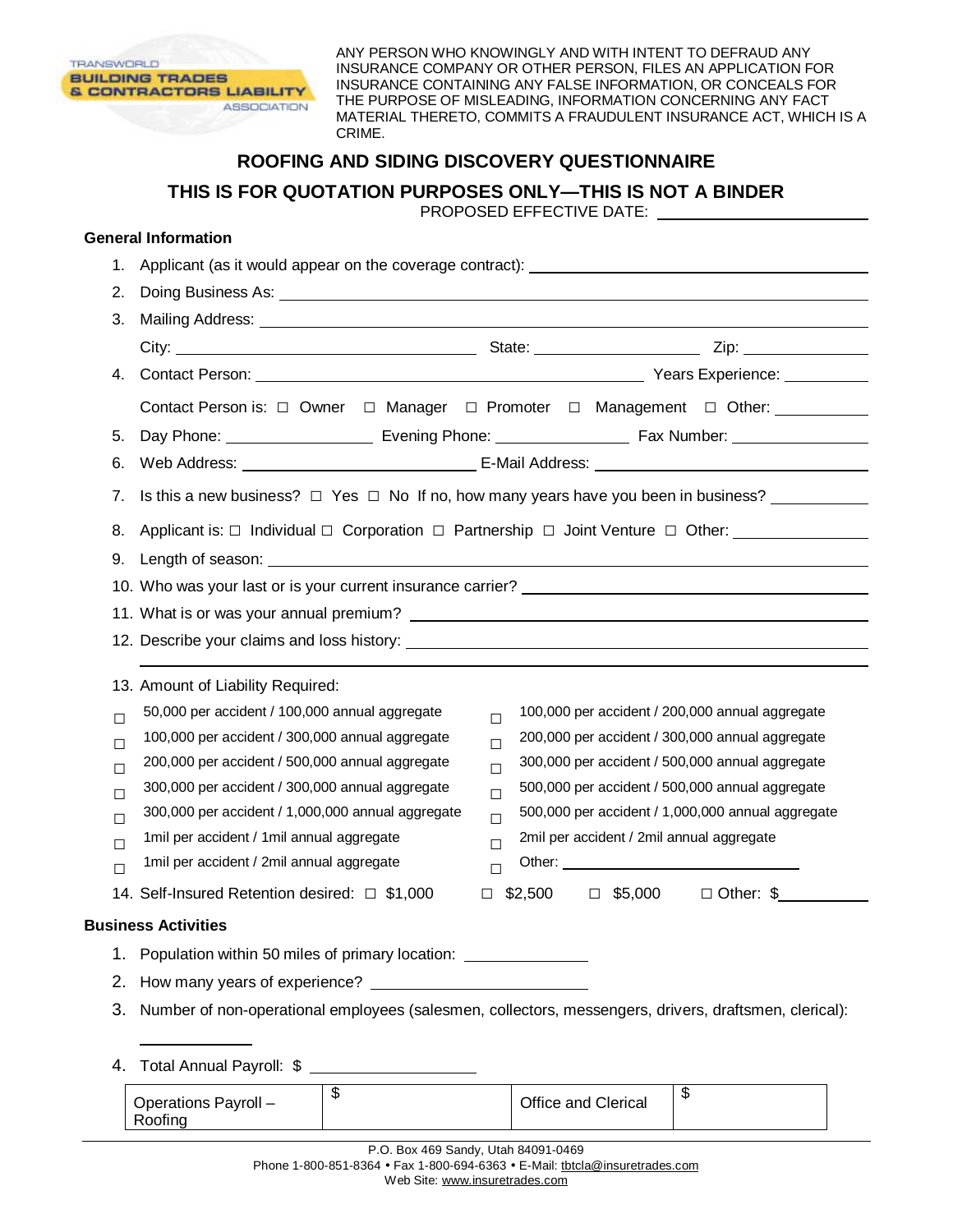| Operations Payroll -<br>Siding | Φ      | Executive and<br>Management | D |
|--------------------------------|--------|-----------------------------|---|
| Sheet metal Installation       | \$     | <b>Outside Sales</b>        | D |
| <b>Supervisors</b>             | ጦ<br>Φ | Other                       | ง |

5. Business Operations Breakdown--Identify percentage of your business operations:

| Commercial – not over 2 stories                                          | % |
|--------------------------------------------------------------------------|---|
| Commercial - over 2 stories                                              | % |
| Residential – single family or twin home –<br>not over 2 story structure | % |
| EPDM                                                                     | % |
| <b>PVC</b>                                                               | % |
| Modified PVC                                                             | % |
| ther                                                                     | % |

6. Estimate total gross receipts from roofing operations only, including material and repair services for next 12 months:

| Commercial  | ٨IJ |
|-------------|-----|
| Residential | ۰D  |

7. Estimated gross receipts from siding operations only, including material and repair services for next 12 months:

| Commercial  | æ<br>٨D |
|-------------|---------|
| Residential | æ<br>٨D |

- 8. Total gross annual receipts from all business operations—roofing, siding, and non-roofing or siding operations, and product sales, retail sales, or other work: \$
- 9. Total gross annual receipts from new construction, roofing (not re-roofing) contractor services only:  $\sim$
- 10. Total gross annual receipts from new construction, siding operations only: \$
- 11. What percent of your total gross receipts is received from sub-contracted work you perform for other contractors? \_\_\_\_\_\_\_\_\_\_\_\_\_\_%
- 12. What percent of work is repair of old roofs? 4. All the second terms of old roofs?
- 13. What percent of work is repair of old siding?  $\frac{1}{2}$  //
- 14. What percent of work is replacement of old roofs? \_\_\_\_\_\_\_\_\_\_\_\_\_%
- 15. What percent of work is replacement of old siding? \_\_\_\_\_\_\_\_\_\_\_\_\_\_%
- 16. Does your business:
	- a. Perform renovations involving structural change to load-bearing walls?  $\bullet$  Yes  $\bullet$  No
	- b. Perform external work above two stories? Change of the Contract of Yes of No.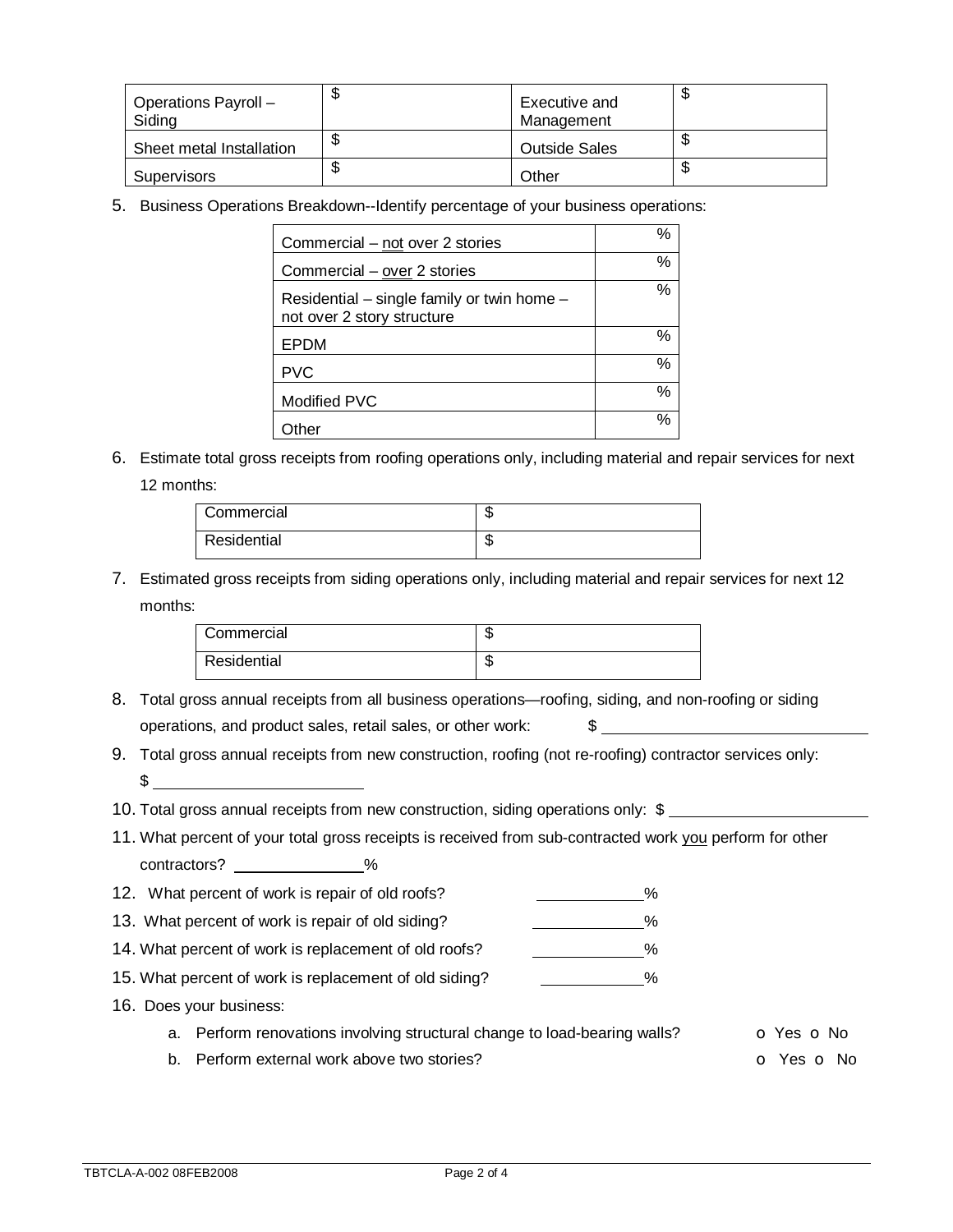|    |                                                                                                                   | Lease or rent equipment to others?                                                                                                                                                                                                | o Yes o No               |  |  |
|----|-------------------------------------------------------------------------------------------------------------------|-----------------------------------------------------------------------------------------------------------------------------------------------------------------------------------------------------------------------------------|--------------------------|--|--|
|    |                                                                                                                   | If yes, what? $\frac{1}{2}$ is the set of the set of the set of the set of the set of the set of the set of the set of the set of the set of the set of the set of the set of the set of the set of the set of the set of the set |                          |  |  |
| d. |                                                                                                                   | Lease or rent equipment from others?                                                                                                                                                                                              | o Yes o No               |  |  |
|    |                                                                                                                   |                                                                                                                                                                                                                                   |                          |  |  |
| е. | Distribute or sell (retail) building materials or supplies for installation by others? $\bullet$ Yes $\bullet$ No |                                                                                                                                                                                                                                   |                          |  |  |
|    | If yes, show annual gross receipts from distribution or sale: \$                                                  |                                                                                                                                                                                                                                   |                          |  |  |
| f. | Do you hire Sub-Contractors?                                                                                      |                                                                                                                                                                                                                                   | o Yes o No               |  |  |
|    | If yes,                                                                                                           |                                                                                                                                                                                                                                   |                          |  |  |
|    |                                                                                                                   | Do you require certification and evidence of Liability insurance from Sub-                                                                                                                                                        |                          |  |  |
|    |                                                                                                                   | Contractors?                                                                                                                                                                                                                      | <b>o</b> Yes <b>o</b> No |  |  |
|    | Do you require evidence of Workers Compensation insurance from Sub-Contractors?<br>ii.                            |                                                                                                                                                                                                                                   |                          |  |  |
|    |                                                                                                                   |                                                                                                                                                                                                                                   | O Yes O No               |  |  |
|    | iii.                                                                                                              | Gross annual receipts from work sub-contracted out: \$                                                                                                                                                                            |                          |  |  |
|    |                                                                                                                   | iv. Explain type of work you sub-contracted out: _______________________________                                                                                                                                                  |                          |  |  |

## **REPRESENTATIONS AND WARRANTIES**

The "Applicant" is the party to be named as the "Insured" in any insuring contract if issued. By signing this Discovery Questionnaire, the Applicant for insurance hereby represents and warrants that the information provided in the Discovery Questionnaire, together with all supplemental information and documents provided in conjunction with the Discovery Questionnaire, is true, correct, inclusive of all relevant and material information necessary for the Association to accurately and completely assess the Discovery Questionnaire, and is not misleading in any way. The Applicant further represents that the Applicant understands and agrees as follows: (i) the Association can and will rely upon the Discovery Questionnaire and supplemental information provided by the Applicant, and any other relevant information, to assess the Applicant's request for insurance coverage and to quote and potentially bind, price, and provide coverage; (ii) the Discovery Questionnaire and all supplemental information and documents provided in conjunction with the Discovery Questionnaire are warranties that will become a part of any coverage contract that may be issued; (iii) the submission of a Discovery Questionnaire or the payment of any premium does not obligate the Association or any Insurer to quote, bind, or provide insurance coverage; and (iv) in the event the Applicant has or does provide any false, misleading, or incomplete information in conjunction with the Discovery Questionnaire, any coverage provided will be deemed void from initial issuance.

The Applicant hereby authorizes the Association, and its agents, to gather any additional information the Association deems necessary to process the Discovery Questionnaire for quoting, binding, pricing, and providing insurance coverage including, but not limited to, gathering information from federal, state, and industry regulatory authorities, insurers, creditors, customers, financial institutions, and credit rating agencies. The Association has no obligation to gather any information nor verify any information received from the Applicant or any other person or entity. The Applicant expressly authorizes the release of information regarding the Applicant's losses, financial information, or any regulatory compliance issues to this Association in conjunction with consideration of the Discovery Questionnaire.

The Applicant further represents that the Applicant understands and agrees the Association: (i) may present a quote with a sublimit of liability for certain exposures, (ii) may quote certain coverages with certain activities, events, services, or waivers excluded from the quote, (iii) will rate each quotation in the best interest of each Association member to the extent possible to meet the overall intent of the Association's program of insurance for all members, and (iv) offer several optional quotes for consideration by the Applicant for insurance coverage. In the event coverage is offered, such coverage will not become effective until the Association's accounting office receives the required premium payment, and the Applicant signs and returns the appropriate "Acknowledgement and Coverage Contract Receipt" form within 10 days of receiving an insurance coverage contract.

The Applicant agrees that the Association and any party from whom the Association may request information in conjunction with the Discovery Questionnaire may treat the Applicant's facsimile signature on the Discovery Questionnaire as an original signature for all purposes.